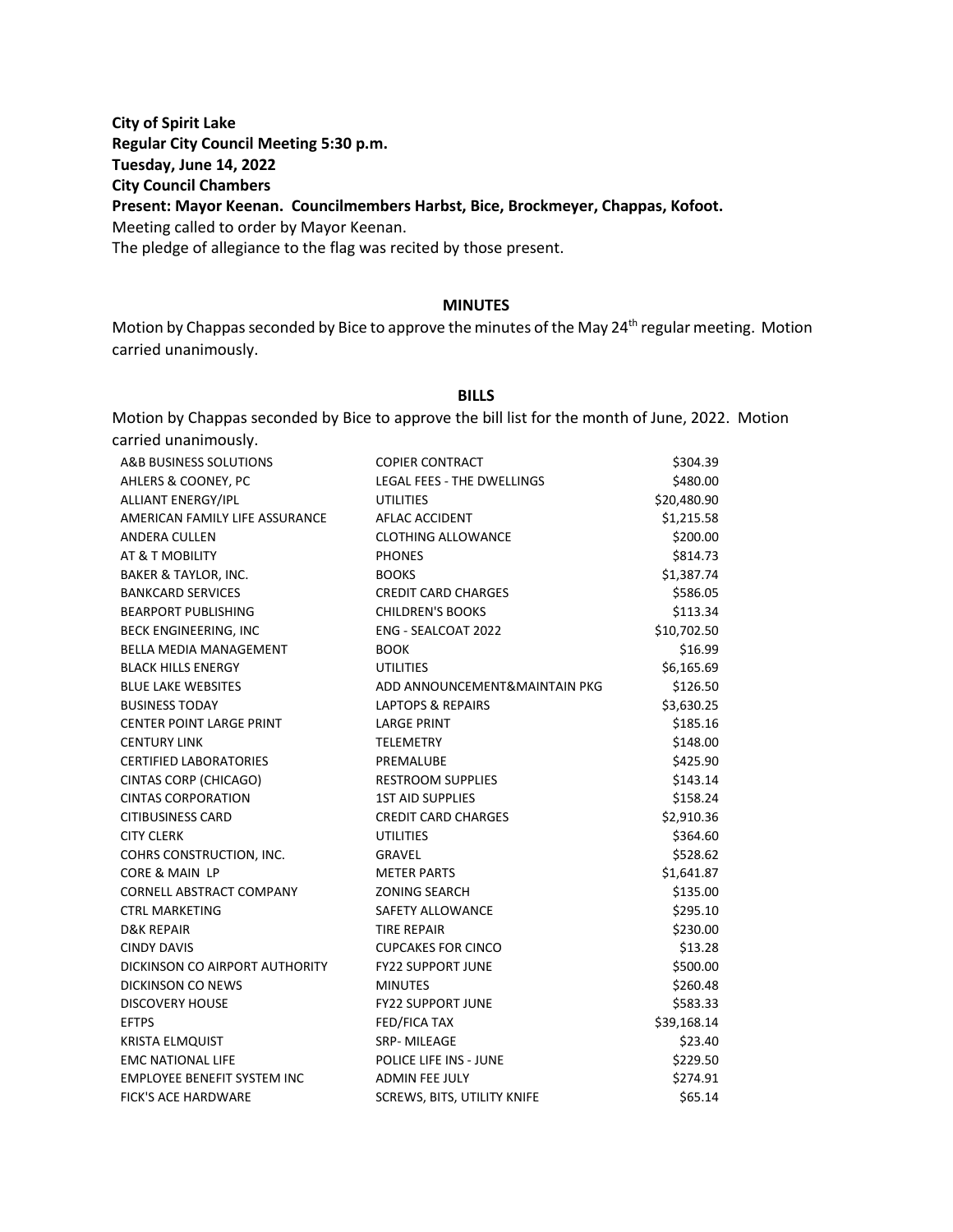| <b>GALE GROUP</b>                        | <b>LARGE PRINT</b>              | \$79.18      |
|------------------------------------------|---------------------------------|--------------|
| <b>GREG'S REPAIR</b>                     | <b>REPAIR</b>                   | \$76.90      |
| <b>HACH COMPANY</b>                      | <b>TESTING</b>                  | \$488.22     |
| HAWKINS, INC                             | <b>CHEMICALS</b>                | \$5,607.59   |
| <b>IA ONE CALL</b>                       | <b>LOCATES APRIL</b>            | \$89.10      |
| <b>INGRAM LIBRARY SERVICES</b>           | <b>CHILDREN'S BOOKS</b>         | \$496.08     |
| <b>IOWA LAKES REGIONAL WATER</b>         | <b>UTILITIES</b>                | \$65.74      |
| <b>JANITOR'S CLOSET</b>                  | <b>RESTROOM SUPPLIES</b>        | \$227.66     |
| <b>JENNINGS AUTO PARTS</b>               | <b>FILTERS</b>                  | \$285.11     |
| <b>JOE D JENNINGS</b>                    | <b>TIRES</b>                    | \$982.64     |
| KAPCO, INC                               | <b>SHIPPING FEE</b>             | \$60.24      |
| <b>KCL ENGINEERING</b>                   | <b>STREET LIGHT ENGINEERING</b> | \$1,025.00   |
| KLC LLC                                  | RADIATOR CLEAN & REPAIR         | \$200.00     |
| KOENIG PORTABLE TOILETS LLC              | <b>CLEAN POT</b>                | \$30.00      |
| KRAMER LANDSCAPE, INC                    | REPAIR RETAINING WALL           | \$350.00     |
| KUHLMAN LAKE SERV&WELDING INC            | <b>WELD &amp; REPAIR PART</b>   | \$86.25      |
| <b>KUOO</b>                              | SUPPORTING OUR LAW ENFORCEMENT  | \$446.36     |
| LAKES AREA SENIOR CITIZENS               | <b>FY22 SUPPORT JUNE</b>        | \$416.67     |
| LAKES MARKETING AND PRINT                | <b>BILLING ENVELOPES</b>        | \$2,938.08   |
| <b>LAKES NEWS SHOPPER</b>                | <b>WATER QUALITY REPORT</b>     | \$510.60     |
| MARCO                                    | <b>COPIES</b>                   | \$70.59      |
| MATHESON TRI-GAS, INC                    | <b>ARGON RENTAL</b>             | \$46.58      |
| <b>MEDIACOM LLC</b>                      | <b>PHONE &amp; INTERNET</b>     | \$1,370.90   |
| MICRO MARKETING LLC                      | <b>AUDIOBOOK</b>                | \$40.00      |
| <b>MARGIE LYNCH</b>                      | <b>SPRING PLANTERS</b>          | \$1,200.00   |
| MUESKE ELECTRIC INC.                     | LIGHT POSTS                     | \$20,192.94  |
| <b>NEWMAN SIGNS</b>                      | <b>SIGN</b>                     | \$96.53      |
| NIELSENS TIRE & APPLIANCE                | <b>GAS RANGE</b>                | \$639.00     |
| NORSOLV SYSTEMS ENVIRON. SERV            | <b>SERVICE</b>                  | \$255.95     |
| O'REILLY AUTOMOTIVE INC                  | <b>BATTERY</b>                  | \$221.38     |
| OKOBOJI TOURISM                          | <b>FY22 2ND HALF SUPPORT</b>    | \$7,500.00   |
| <b>OVERHEAD DOOR SALES &amp; SERVICE</b> | <b>PART</b>                     | \$81.00      |
| PETTY CASH                               | <b>POSTAGE</b>                  | \$12.72      |
| PIZZA RANCH                              | SAFETY RECOGNITION MEAL         | \$289.83     |
| PLUMB SUPPLY CO.                         | MODULE REPAIR KIT               | \$408.04     |
| PLUNKETT'S PEST CONTROL                  | PEST CONTROL                    | \$170.20     |
| PRODUCTIVITY PLUS ACCOUNT                | <b>BOBCAT REPAIR</b>            | \$1,077.11   |
| QUADIENT LEASING USA INC                 | INK & SEAL SOLUTION             | \$182.45     |
| REHAB SYSTEMS, INC                       | TELEVISING 13TH & HILL          | \$1,255.00   |
| RM BOGGS CO                              | <b>COMPRESSORS REPAIR</b>       | \$5,289.07   |
| SANFORD                                  | <b>HEARING TEST</b>             | \$483.58     |
| SECURE BENEFITS SYSTEMS                  | <b>CHILD CARE</b>               | \$782.81     |
| SINGER COMMERCIAL REFRIG                 | SERVICE CALL - AIR DRYER        | \$95.00      |
| SPIRIT LAKE READY MIX                    | 23RD & ERIE                     | \$544.00     |
| SPIRIT LAKE YOUTH ATHLETIC BD            | <b>FY22 SUPPORT</b>             | \$3,000.00   |
| STATE HYGIENIC LAB                       | <b>TESTING</b>                  | \$579.00     |
| STATE REVOLVING FUND                     | <b>BOND FEES</b>                | \$119,470.00 |
| <b>STEIN LAW OFFICE</b>                  | LEGAL FEES - DD#48              | \$2,251.02   |
| STOREY-KENWORTHY CO.                     | <b>PAPER</b>                    | \$26.16      |
| <b>NATE STRUECKER</b>                    | REPAIR SPRINKLER HEAD           | \$66.85      |
| TC HAULING LLC                           | APPLIANCE DISPOSAL              | \$590.00     |
| THE WATER CONNECTION                     | <b>WATER</b>                    | \$21.00      |
| TREASURER STATE OF IOWA                  | WATER EXCISE TAX 5/16-5/31      | \$11,586.42  |
| TRI-STATE NATIONAL FOOD                  | PERFORMER FEE                   | \$600.00     |
|                                          |                                 |              |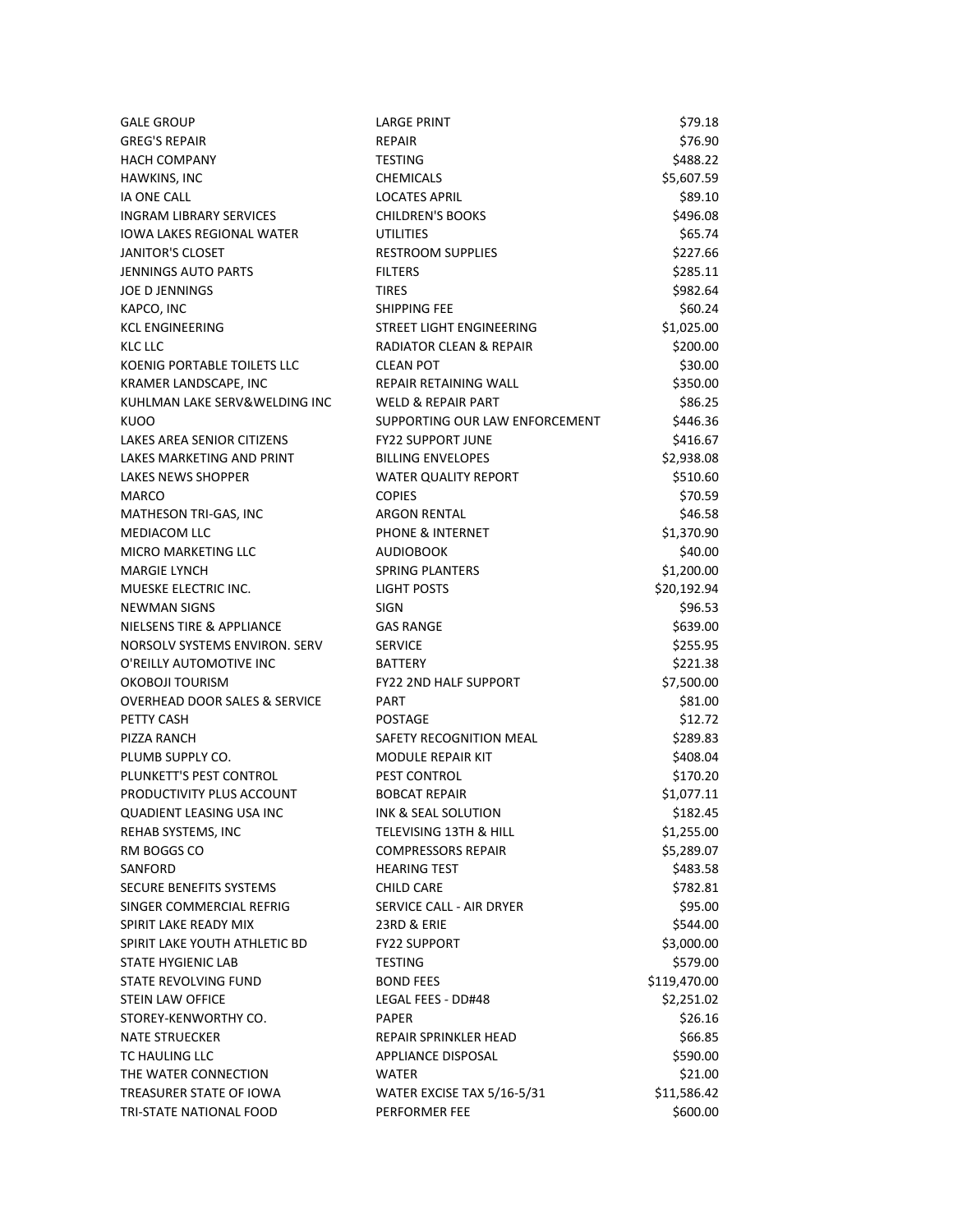| SPRAYING                              | \$7,457.50     |
|---------------------------------------|----------------|
| PREPAY POSTAGE PERMIT #18             | \$1,558.00     |
| BOND Q                                | \$3,204,575.00 |
| <b>FY22 SUPPORT</b>                   | \$3,000.00     |
| <b>JANITOR - MAY</b>                  | \$981.00       |
| <b>BELT</b>                           | \$317.00       |
| <b>FY22 SUPPORT - MEALS ON WHEELS</b> | \$4,000.00     |
| <b>CREDIT CARD CHARGES</b>            | \$91.82        |
| LANDFILL FEES 5/16-5/31               | \$40,894.35    |
| <b>BCBS HEALTH</b>                    | \$43,206.14    |
| WINDOW WASHING                        | \$25.00        |
| LEAK DETECTION - GARY & 13TH          | \$842.50       |
| <b>FUEL - MAY</b>                     | \$12,443.38    |
| UTILITY REFUNDS                       | \$124.78       |
| <b>PAYROLL</b>                        | \$128,274.04   |
|                                       | \$3,737,255.89 |
|                                       |                |

## **TREASURER'S REPORT**

Motion by Chappas seconded by Bice to approve the Treasurer's Report for May, 2022. Motion carried unanimously. Revenue included: General Fund \$368,301.00; American Rescue Plan \$165.19; Canine \$2.58; Local Option Sales Tax \$130,503.81; Park Development Reserve \$13.14; Building Reserve \$2.82; Economic Development \$1,000.77; Road Use \$31,235.47; Trust & Agency \$28,443.97; TIF \$135,584.70; Friends of the Library \$2,541.81; Debt Service \$3,122,137.62; Non-TIF Capital Projects \$.44; Southern Hills Phase \$48.51; Point of Pines \$18.02; Water \$204,216.57; Water T&A \$1,300.00; Water Rev Sinking 2017 \$11,495.00; Sanitary Sewer \$36,777.17; Solid Waste Collection \$89,531.09; Equipment Revolving \$22.40; Partial Self-funding \$4,171.40. Expenditures included: General Fund \$222,594.69; Local Option Sales Tax \$291,345.50; Economic Development \$500.00; Road Use \$5,478.41; Trust & Agency \$42,605.93; TIF \$2,354,940.00; Friends of the Library \$1,531.44; Debt Service \$3,204,575.00; Water \$567,442.68; Water T&A \$411.38; Sanitary Sewer \$73,979.96; Solid Waste Collection \$88,343.24; Partial Self-funding \$11,159.32.

#### **LIQUOR LICENSES**

Motion by Chappas seconded by Bice to approve a Class E Liquor License, Class B Wine Permit, Class C Beer Permit with Sunday Sales for Wal-Mart Supercenter #1415 and an ownership change for Wal-Mart Supercenter #1415. Motion carried unanimously.

#### **RESOLUTION NO. 2022-22**

# **RESOLUTION FIXING DATE FOR A PUBLIC HEARING ON THE PROPOSAL TO ENTER INTO A DEVELOPMENT AGREEMENT WITH THE DWELLINGS AT INDIAN HILLS, LLC.**

Harbst introduced and caused to be read Resolution No. 2022-22 and moved for its adoption, which was seconded by Brockmeyer. Aye: Harbst, Bice, Brockmeyer, Chappas, Kofoot. Resolution duly adopted.

#### **ADJOURNMENT**

Motion by Bice seconded by Kofoot to adjourn the meeting. Motion carried unanimously.